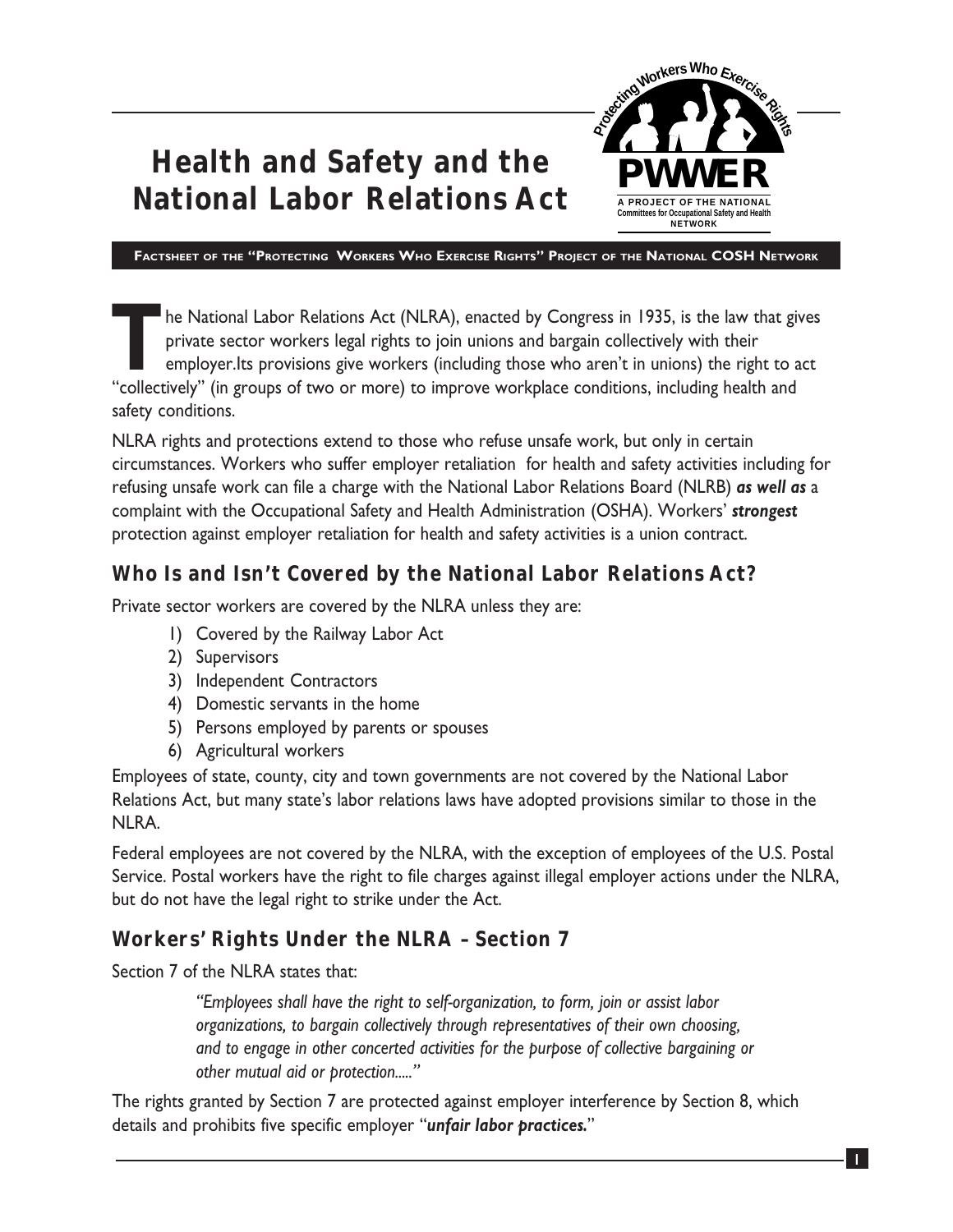#### **Unfair Labor Practices Under NLRA – Section 8**

Section 8 of the NLRA defines employer unfair labor practices. Five types of employer conduct were made illegal:

- 1) Employer interference, restraint, or coercion directed against union or collective activity *[Section 8(a)(1)]*
- 2) Employer domination of unions *[Section 8(a)(2)]*
- 3) Employer discrimination against employees who take part in union or collective activities *[Section 8(a)(3)]*
- 4) Employer retaliation for filing an unfair-labor-practice charges or cooperating with the NLRB *[Section 8(a)(4)]*
- 5) Employer refusal to bargain in good faith with union representatives *[Section 8(a)(5)]*

#### **The National Labor Relations Board and Remedies Under the NLRA**

The National Labor Relations Board (NLRB) is the federal agency that enforces the NLRA. If the NLRB determines that an employer has committed a unfair labor practice, the Board can order an employer to:

- Stop violating worker and/or union rights under the NLRA
- Order job reinstatement and back pay for workers who have been fired for unlawful reasons, and
- Reverse any action taken against a worker because the worker engaged in activities protected by the NLRA

It is important to note that it usually takes *years* to settle a NLRA violation. You will not get any immediate action as a result of filing an unfair labor practice charge.

# **NLRA Rights for Unions to Get Health and Safety Information**

One of the most useful tools provided by the NLRA is the right of unions to obtain information from the employer, including health and safety information. This right is not explicit in the NLRA — the U.S. Supreme Court interpreted Section 8(d) (which requires employers and unions to bargain collectively) to provide union rights to information in order to fulfill unions' responsibilities to negotiate, monitor and enforce contracts. Since health and safety is a "mandatory subject of bargaining," employer refusals to provide health and safety information, or unreasonable delays in doing so, are unfair labor practices in violation of Section 8(a)(5) of the NLRA.

Examples of health and safety information that employers must provide to unions include: accident reports, company manuals and guides (including health and safety-related rules and policies), health and safety inspection records, health and safety investigative reports, and material safety data sheets (MSDS's).

Note that this right to information is for *unions*, not individual workers. Also note that unfair labor practice charges filed with the NLRB regarding an employer's failure to provide information are generally settled much faster than other unfair labor practice charges.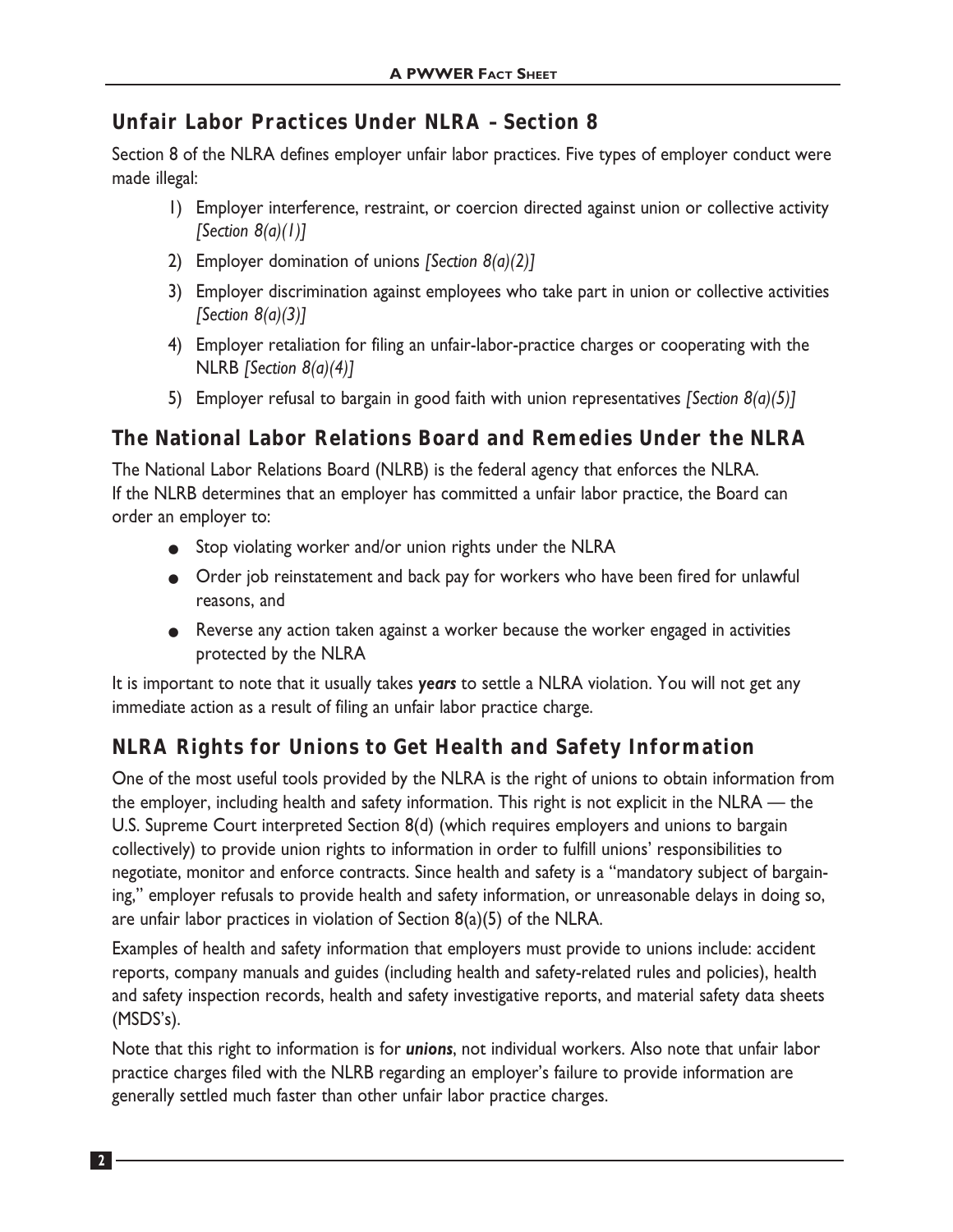# **NLRA Rights for Worker Involvement in Health and Safety Activities**

Workers who engage in health and safety activities can be protected against employer retaliation under the NLRA if the health and safety activity is ruled to be "concerted activity."

"Concerted activity" under the NLRA includes:

- Activities engaged in by employees for their mutual aid or protection such as for their health and safety.
- Activities that occur when a worker speaks for or acts on behalf of one or more other workers.

This concept of "concerted activity" is not limited to workers who belong to labor unions. This NLRA protection applies to all workers covered by the Act, whether or not they are in a union.

The best way to act in a "concerted manner" is to have two or more workers (the more the better!) who are in agreement, act together. If you are acting as a "spokesperson" for a group, you should make sure that others are willing to back you up if needed!

If employer retaliation occurs against workers engaged in concerted activity, workers must file an unfair labor practice charge under Section  $B(a)(3)$  of the NLRA against the employer with the NLRB within 180 days of when the retaliation occurred.

# **Right To Refuse Unsafe Work**

The National Labor Relations Act includes protection against employer retaliation for workers involved in work refusals regarding unsafe work under the following circumstances:

- 1) The work refusal is in *good faith*. It does not have to involve a so-called "serious" hazard, and it covers any work the worker *believes* is hazardous whether or not it can be proven so.
- 2) The work refusal must be *concerted* that is, it must involve more than one worker. Two workers refusing a job together is "concerted." Some National Labor Relations Board (NLRB) decisions have protected single workers who refuse work which is also done by other workers, but those decisions have not always been upheld by higher courts.
- 3. The work refusal must not be in violation of a "no strike" clause in a union contract. However, the NLRB has held that *brief* work stoppages to avoid a particular job hazard are not prohibited by no-strike clauses and are protected under the National Labor Relations Act. If the hazard poses an abnormally dangerous threat, a strike against it will be protected despite the presence of a no-strike clause under Section 502 of the NLRA.

If employer retaliation occurs, workers can pursue an unfair labor practice charge against their employer under NLRA Section 8(a)(3). Charges must be filed with the NLRB within 180 days of when the employer's retaliatory action occurred.

> *CAUTION: It can take years for the NLRB to settle a work refusal case and there are no guarantees that workers will win their jobs back and/or win back-pay.*